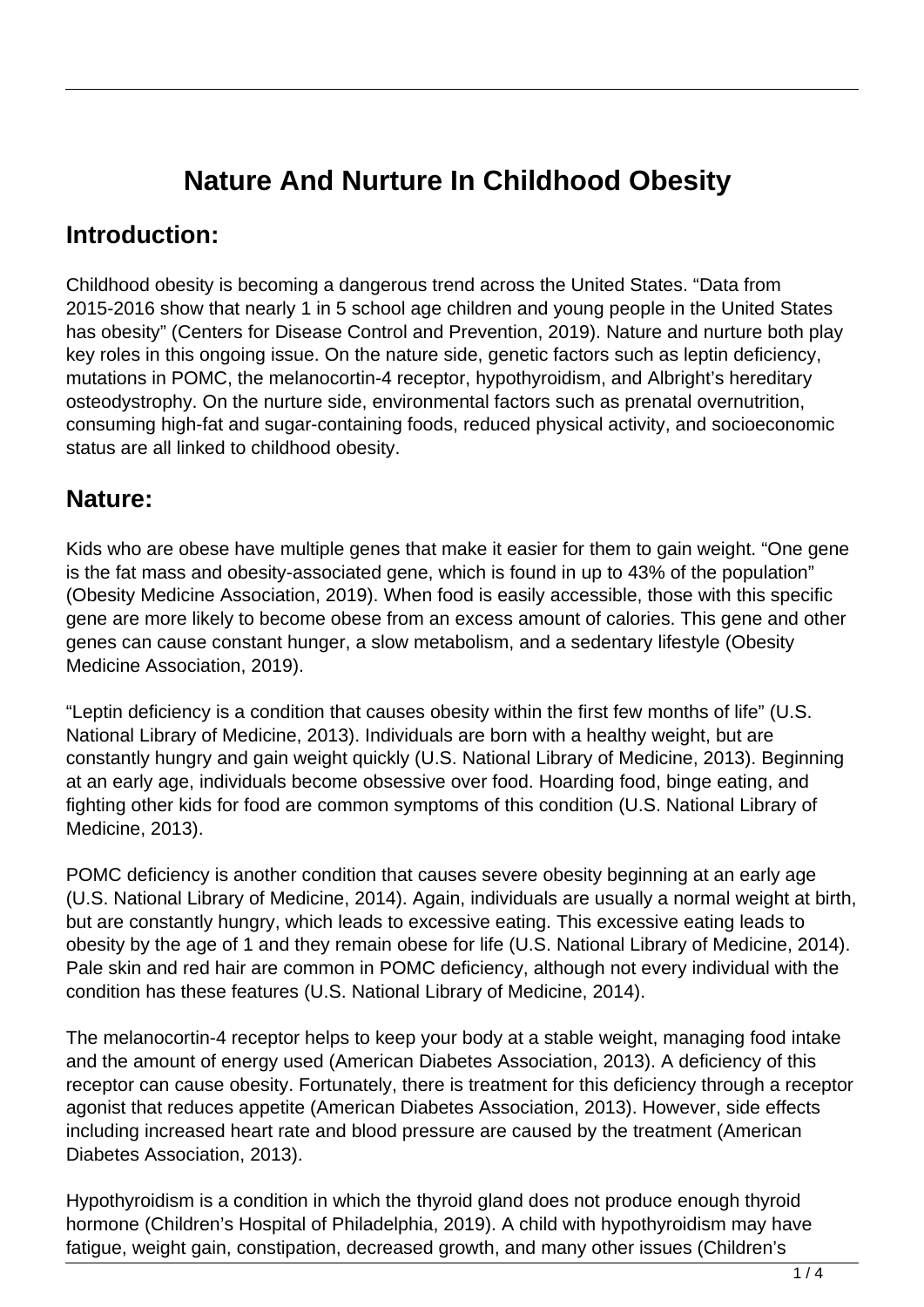Hospital of Philadelphia, 2019). Hypothyroidism can be congenital or is developed as a child. This condition runs in families and can be inherited from parents (Children's Hospital of Philadelphia, 2019).

Albight's Hereditary Osteodystrophy is a disorder with many signs and symptoms, including short in height, obesity, round face, subcutaneous ossifications, and short fingers and toes (Genetics and Rare Diseases Information Center, 2018). People with this disorder usually lack parathyroid hormone. This causes calcium deficiency in the bones and blood. Deficiency of calcium in the blood can cause numbness, seizures, cataracts, dental issues, and tetany (Genetics and Rare Diseases Information Center, 2018).

### **Nurture:**

"In the United States, approximately 1 in 6 youth ages 2-19 is obese" (Suwannee River Area Health Education Center, 2012-2019). "Centers for Disease Control and Prevention defines obesity in children and young people at or above the 95th percentile for young people" (Suwanne River Area Health Education Center, 2012-2019). Children's lifestyle and eating habits are becoming worse than ever, and it is up to parents/caregivers to make a change. Instead of allowing your child to sit in front of the television with a soda and chips, encourage them to get some fresh air and to snack on a fresh piece of fruit or some celery with peanut butter. With that being said, food intake and food quality, eating patterns, physical activity, and socioeconomic status all fall in the nurture category of obesity.

A child's diet plays a big role in why they are obese. Total food intake, type of food ingested, and eating patterns are all associated with obesity. As a parent, the amount of food you eat is critical. Overweight mothers are more likely to serve their children larger portions and foods high in fat (Student Psychology Journal Volume 2). Social learning theory states that children learn from the actions of people around them, such as parents (Student Psychology Journal Volume 2). If parents are demonstrating unhealthy eating when children are young, it may result in increased fat intake when they are older (Student Psychology Journal Volume 2).

Eating patterns may also have an effect on childhood obesity. An uneven energy distribution throughout the day where less is eaten at breakfast and lunch, and more is eaten at dinner may influence weight gain (Student Psychology Journal Volume 2). Inadequate intake of vegetables, fruit, and milk, and eating too many high-calorie snacks, play a role in childhood obesity. Grain products provide the highest percentage (31%) of daily calories, followed by "other foods" which have limited nutritional value (22% of daily calories). Snacks account for 27% of total daily calories, which is more than the calories consumed at breakfast (18%) and lunch (24%), but not dinner (31%) (U.S National Library of Medicine, 2007).

Another factor of childhood obesity is physical activity. Children and youth are more sedentary than ever with easy access to television, videos, computers, and video games. Data from the 1988-1994 National Health and Nutrition Examination Survey indicated that 26% of American children watched at least 4 hours of television per day, and these children were less likely to participate in vigorous physical activity (American Academy of Pediatrics, 2006). Not only is a sedentary lifestyle an issue, children are not exercising. In a 2002 Youth Media Campaign Longitudinal Survey, 4500 children 9 to 13 years of age and their parents were polled about physical activity levels outside of school hours. The report indicated that 61.5% of 9 to 13 year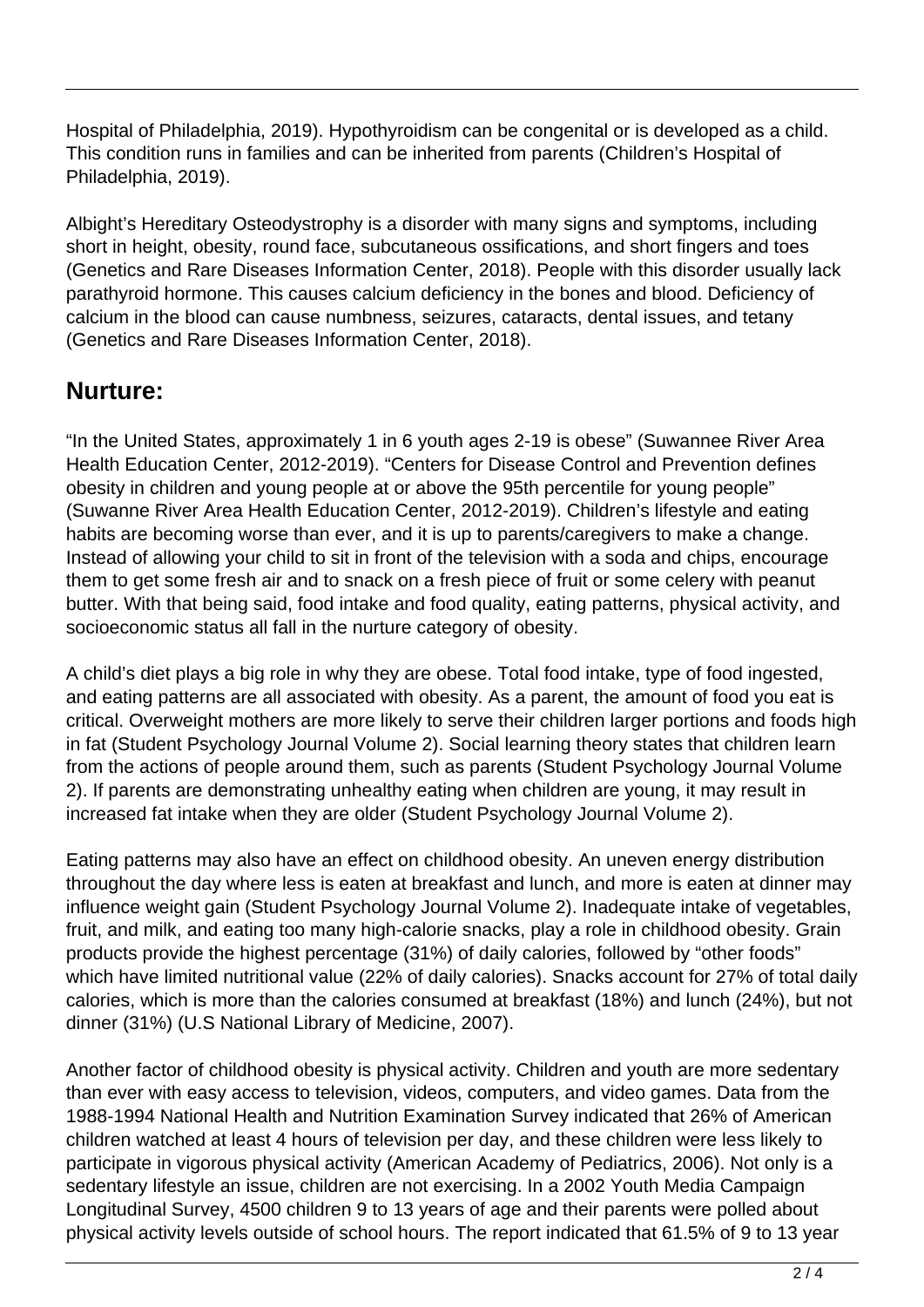olds did not participate in any school activities and 22.6% did not partake in non-organized physical activity outside of school (American Academy of Pediatrics, 2006).

Low family socioeconomic status is associated with increased childhood obesity rates. Fewer resources like recreational programs and parks and access to full service grocery stores has a large impact on the nation's childhood obesity rate (Michigan Medicine, 2016).

# **Conclusion**

It is evident that nature and nurture both play a part in childhood obesity. However, nurture has the greatest influence on childhood obesity. Children are not eating as healthy as they used to and are living a more sedentary lifestyle. With parents constantly on the go, they like what is most convenient. Fast food and microwaveable dinners are easily accessible and parents don't have to spend time in the kitchen preparing a meal. Furthermore, with technology evolving, kids are more interested in the latest videogame than going outside and riding their bike. As parents, it is in your control to make a change so that obesity makes a turn for the better. Limit your children to a certain amount of time spent watching TV or playing their favourite videogame. Don't allow them to snack on empty calories such as potato chips and candy. Require a mandatory amount of time for physical activity for at least half an hour. Childhood obesity rates have constantly been rising over the years, but parents can step up and make this a thing of the past.

## **References**

1. Active Healthy Living: Prevention of Childhood Obesity Through Increased Physical Activity. (2006, May). Retrieved from

https://pediatrics.aappublications.org/content/117/5/1834.

- 2. Albright's hereditary osteodystrophy. (2018, January 3). Retrieved from https://rarediseases.info.nih.gov/diseases/5770/albrights-hereditary-osteodystrophy.
- 3. Bauer, A. J. (2014, February 23). Hypothyroidism. Retrieved from https://www.chop.edu/conditions-diseases/hypothyroidism.
- 4. Childhood Obesity Facts. (2019, April 29). Retrieved from https://www.cdc.gov/healthyschools/obesity/facts.htm.
- 5. Congenital leptin deficiency. (2019, December 10). Retrieved from https://ghr.nlm.nih.gov/condition/congenital-leptin-deficiency.
- 6. Kievit, P., Halem, H., Marks, D. L., Dong, J. Z., Glavas, M. M., Sinnayah, P., Culler, M. D. (2013, February 1). Chronic Treatment With a Melanocortin-4 Receptor Agonist Causes Weight Loss, Reduces Insulin Resistance, and Improves Cardiovascular Function in Diet-Induced Obese Rhesus Macaques. Retrieved from https://diabetes.diabetesjournals.org/content/62/2/490.
- 7. Proopiomelanocortin deficiency. (2019, December 10). Retrieved from https://ghr.nlm.nih.gov/condition/proopiomelanocortin-deficiency.
- 8. Roblin, L. (2007, August). Childhood obesity: food, nutrient, and eating-habit trends and influences. Retrieved from https://www.ncbi.nlm.nih.gov/pubmed/17622277.
- 9. Sicat, J. (2018, July 23). Obesity and Genetics: Nature and Nurture. Retrieved from https://obesitymedicine.org/obesity-and-genetics/.
- 10. Skelton, J. A., Irby, M. B., Grzywacz, J. G., & Miller, G. (2011, December). Etiologies of Obesity in Children: Nature and Nurture. Retrieved from